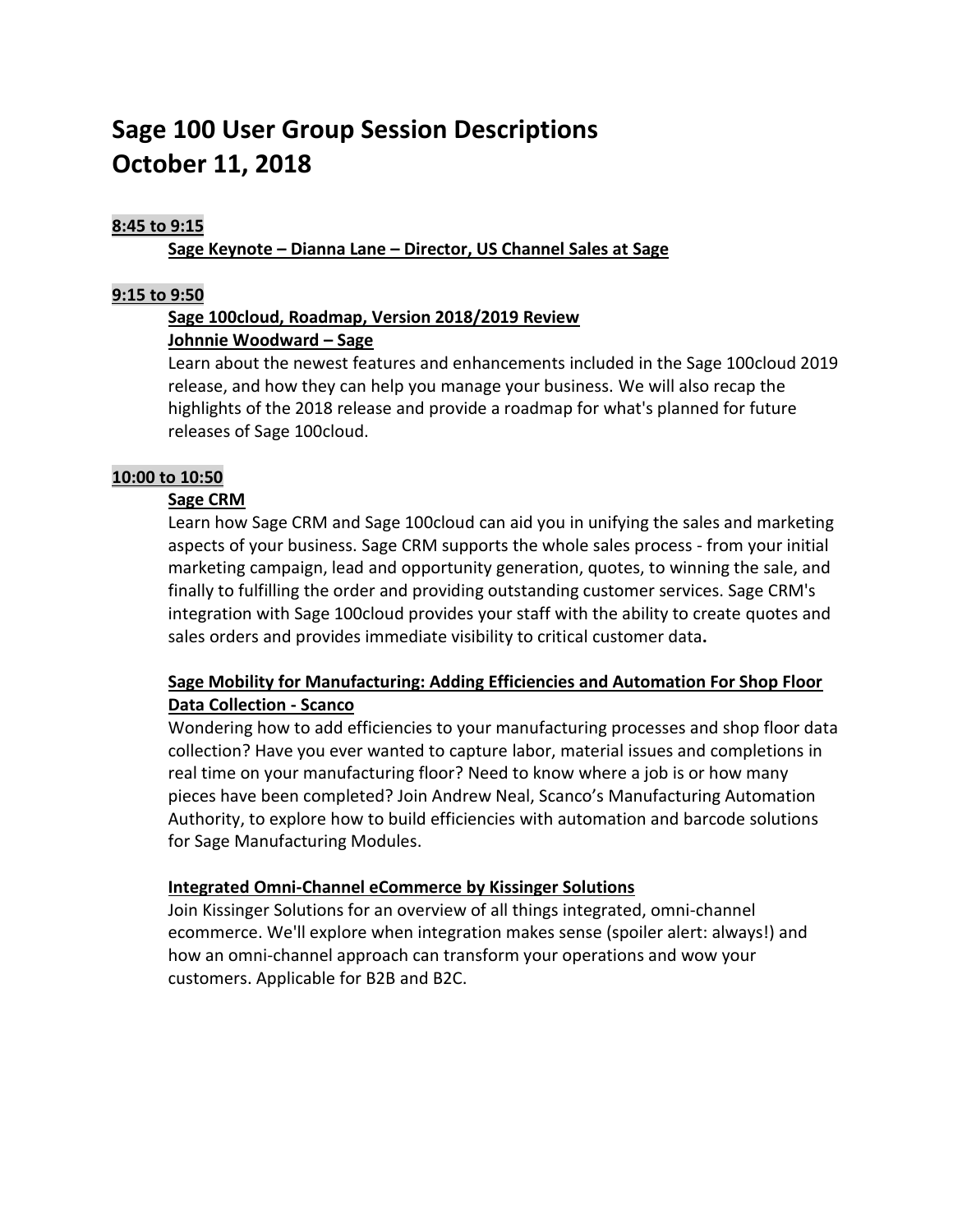#### **11:00 to 11:50**

#### **Improve Your Reporting with Sage Intelligence**

Discover how Sage Intelligence can help you gain control of your data while improving your reporting with flexible, Excel-based reports. See the many standard reports available to you and how you can customize them to meet your particular business needs. Do you want to send reports automatically? No problem. Take your reporting to the next level with Sage Intelligence.

#### **Sage AP Automation**

Accounting automation technologies have emerged to remove the burden of those grinding, nonstrategic, repetitive tasks that form the financial foundation of every company.

Chasing lost invoices, waiting for approvals, going back and forth about unexpected variances—these are the critical moments in manual workflows and the ones solved by automation. It is important to note that scanning invoices into digital formats is merely document management. Attend this session to learn the five key features of a truly effective AP automation solution to take workflows all the way from purchase order to payment.

#### **Sage Inventory Advisor**

For manufacturing, distribution, and retail businesses, inventory is a key asset. The best way to make your inventory more profitable is through smarter, faster demand planning. With Sage Inventory Advisor, you can free up working capital by reducing costly excess stock and minimizing painful stock-outs by creating optimized orders and identifying problem areas before it's too late. No matter how you manage your inventory levels currently, you need to see this effective, user friendly, and highly affordable add-on to your Sage ERP. Save time, save money, and reinvest in your business with the help of Sage Inventory Advisor.

**12:00 to 1:00**

**Lunch and vendor networking**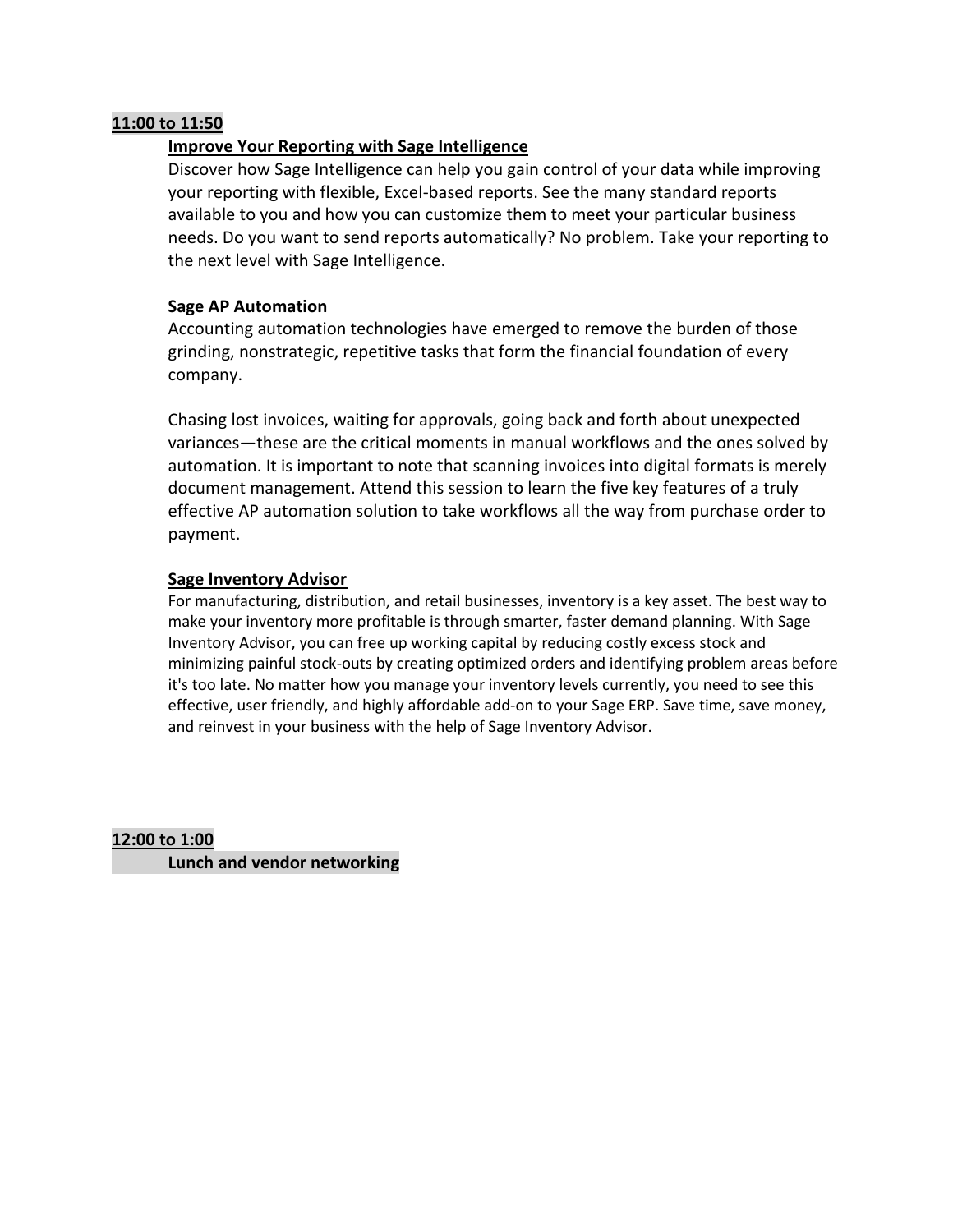## **1:00 – 1:50**

## **Sage Alerts & Workflow**

Push versus pull: alerts and workflow pushes notifications to those that need them when critical, time-sensitive information can't wait for a report to be run. This session will outline how you can use this tool to know when certain events have happened (for example, a critical inventory item is too low or out of stock, an order over \$x has been placed, or margin on an order is too low). Deliver the alerts via any method, any device, including email, text message, fax, dashboard or instant message. And send them to everyone—employees, customers, and suppliers—in the format they want, when they need them the most.

## **Sage 100cloud Manufacturing: See All The Possibilities To Streamline Or Expand Your Manufacturing Process - Scanco**

Manufacturing make-to-orders slowing you down? Service and installation tickets unmanageable? Come see the world of Sage 100cloud Manufacturing and how you can strengthen efficiencies by increasing communication flow, reducing redundancies and working smarter with advanced manufacturing management tools

#### **Sage Payroll**

A long time in the making, Sage 100 Payroll 2.0 is the next-generation payroll module that has been modernized to improve performance and user experience. Since it represents a significant change, this session will introduce you to the features of this powerful tool to help you manage your payroll needs. This session will also provide an introduction to the updated Time Track module (updated from TimeCard).

#### **2:00 to 2:50**

## **Sage Mobility for Warehouse Automation: Maximize Your Distribution With Barcode Data Collection -Scanco**

More than the name has changed! Sage Barcode Module is now Sage Mobility for Barcode and sports additional, integrated functionality, marrying process to software solutions. Scanco will talk through the enhanced user experience with Sage Mobility for Barcode and how accurate, streamlined data collection brings distribution companies to the next level.

#### **Get Paid Faster, Get PCI Compliant and Reduce Credit Card Processing Fees**

Join American Payment Solutions to discover how ClickToPay can enhance your business. ClickToPay is a simple and secure way for Sage 100 users to get invoices paid, almost as fast as their invoices are printed. It is designed to add to a company's bottom line by adding convenience and ease to the invoice paying process.

During this session we will review how to pay invoices with the click of a button, how to lower interchange rates, how to get PCI-DSS compliant at no additional cost and more.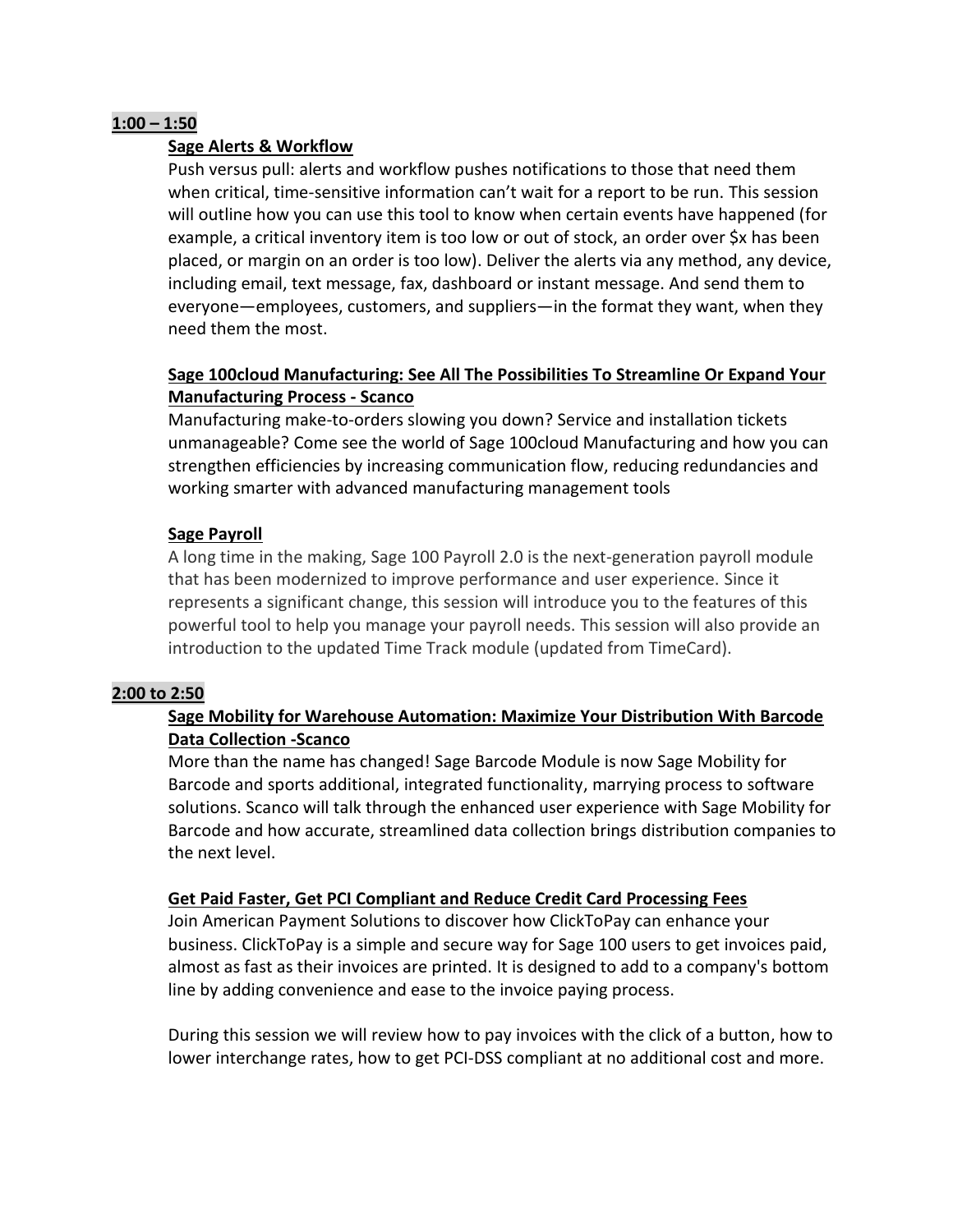## **CIMcloud: Not Your Grandma's B2B E-Commerce**

The folks at CIMcloud saw a recurring problem in the B2B market that wasn't being solved – so they combined their long-standing B2B eCommerce offering with CRM solutions on a single platform integrated to Sage 100. Join this session to learn about CIMcloud's:

- B2B customer self-service portal
- Internal sales dashboard
- CRM and quoting sales tools
- Public and private web stores (Retail and B2B)
- Integration to Sage 100

## **3:00 to 3:50**

# **Sage 100cloud Tips and Tricks**

To help you get the most from your Sage 100cloud system, this session will help you uncover and understand how to use some built-in features and tools that you might not even know were there.

## **ScanForce: Warehouse Automation – the key to unlocking the power of inventory control**

ScanForce will walk you through the basics of automating warehouse activities and transactions as well as key advanced functions to take your operations to the next level. We will cover shipping/picking, receiving, manufacturing, inventory, and label printing. As an added bonus, we will also provide a quick highlight of our powerful and easy-touse mobile sales feature!

## **Commerce Network Challenges – from EDI to Fulfillment - TrueCommerce**

Join us for this session to learn how businesses have evolved, and how an expanded commerce network is putting tremendous pressure on growing businesses. TrueCommerce delivers what is needed for those businesses to meet the challenges of customers, suppliers, 3PL's, shipping and inventory. This session will demonstrate how our managed service can help your business meet demands across the complete commerce network.